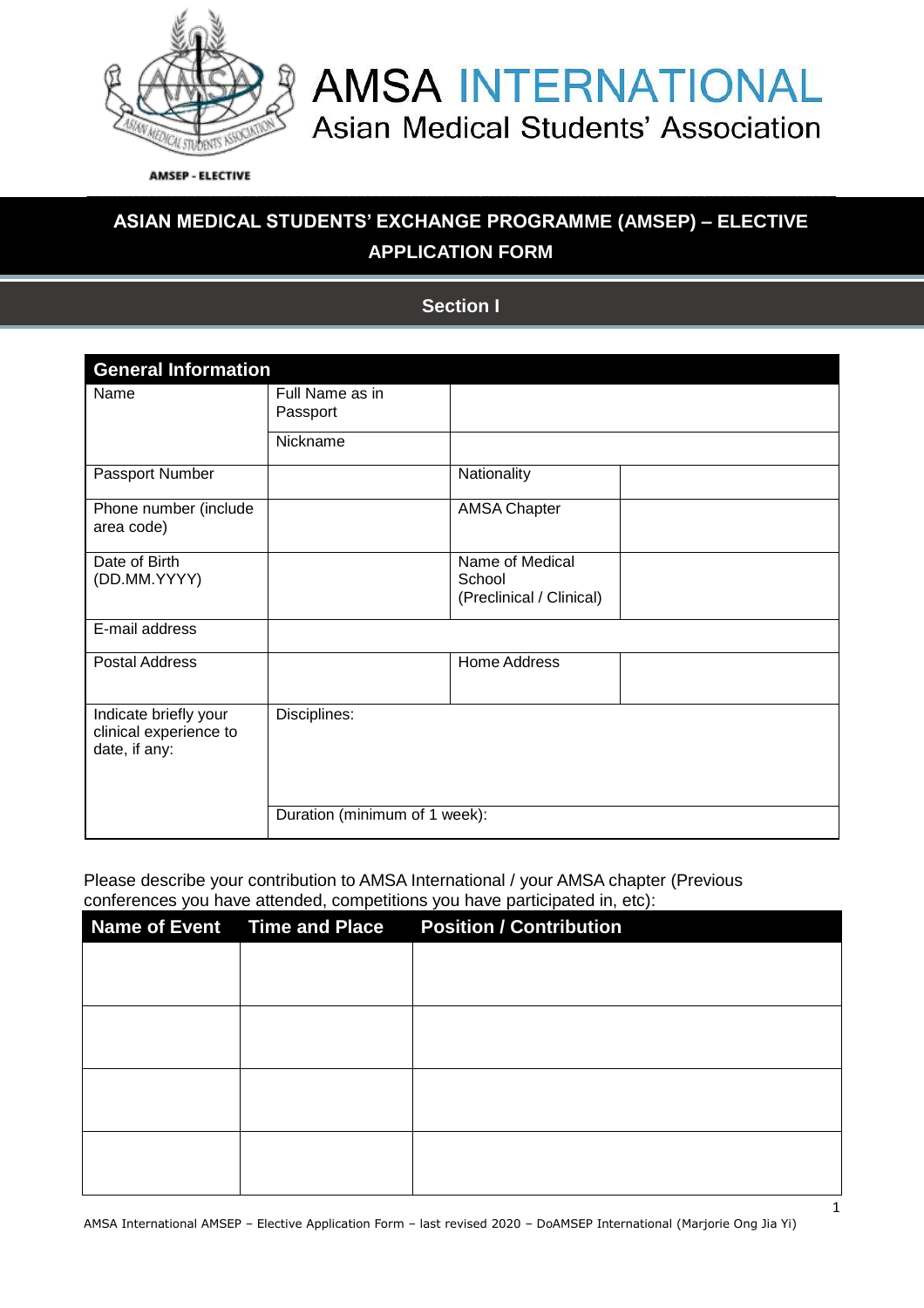

**AMSEP - ELECTIVE** 

### \_\_\_\_\_\_\_\_\_\_\_\_\_\_\_\_\_\_\_\_\_\_\_\_\_\_\_\_\_\_\_\_\_\_\_\_\_\_\_\_\_\_\_\_\_\_\_\_\_\_\_\_\_\_\_\_\_\_\_\_\_\_\_\_\_\_\_\_\_\_\_\_\_\_\_\_\_\_\_\_\_\_\_\_\_\_\_\_\_\_\_\_\_\_\_\_\_ **Section II (Refer to Appendix A)**

| <b>Particulars of Elective Posting Requested</b>                                                |                                                        |                                                                                                                                                            |  |  |
|-------------------------------------------------------------------------------------------------|--------------------------------------------------------|------------------------------------------------------------------------------------------------------------------------------------------------------------|--|--|
| AMSA Chapter                                                                                    |                                                        |                                                                                                                                                            |  |  |
| Name of AMSEP<br>University(s) of the<br><b>AMSA Chapter Applied</b>                            | <b>First Choice</b>                                    |                                                                                                                                                            |  |  |
|                                                                                                 | Second Choice                                          |                                                                                                                                                            |  |  |
|                                                                                                 | <b>Third Choice</b>                                    |                                                                                                                                                            |  |  |
| Preferred Type of<br><b>Elective Posting</b>                                                    | <b>Clinical / Research</b><br>(Please circle relevant) | NOTE: The university / hospital's authority has the right to finalise the<br>postings according to its availability without reference to your application. |  |  |
| <b>Preferred Discipline</b><br>with regards to the<br><b>Preferred Elective</b><br>Posting Type |                                                        |                                                                                                                                                            |  |  |
| Duration of Elective<br>Posting (minimum of<br>10; maximum of 20<br>working days)               |                                                        | Preferred Dates of<br><b>Elective Posting</b>                                                                                                              |  |  |
| List all vaccinations<br>received since birth<br>with timeline stated                           |                                                        |                                                                                                                                                            |  |  |

#### **Section III**

Herewith I enclose:

- a. Certified photocopy of my student ID;
- b. Supporting document from the Dean;
- c. Supporting document from the academic office / external affairs of my faculty; and

c. Recommendation letter from my chapter's Regional Chairperson / Vice Chairperson External / National DoAMSEP.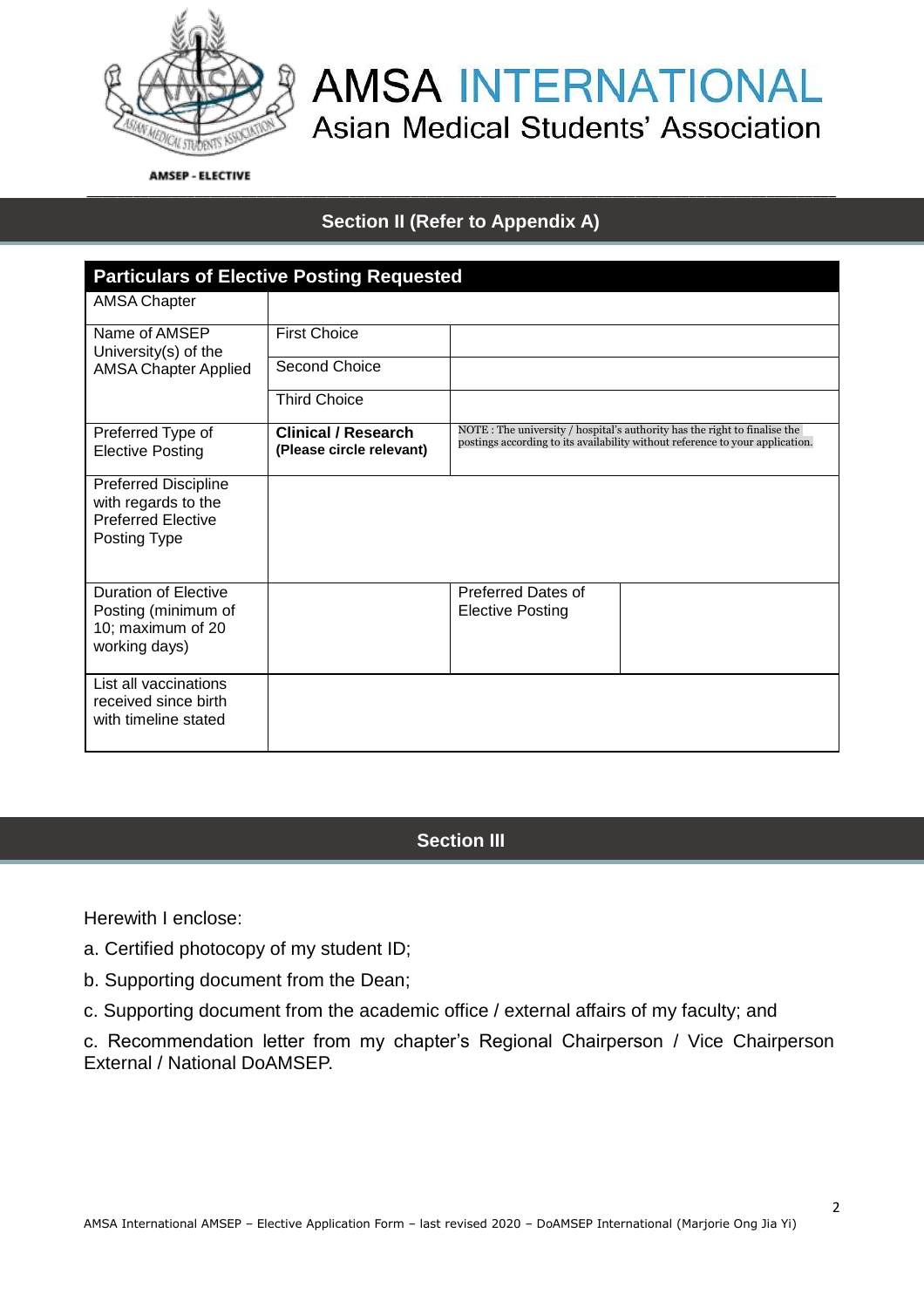

**AMSEP - ELECTIVE** \_\_\_\_\_\_\_\_\_\_\_\_\_\_\_\_\_\_\_\_\_\_\_\_\_\_\_\_\_\_\_\_\_\_\_\_\_\_\_\_\_\_\_\_\_\_\_\_\_\_\_\_\_\_\_\_\_\_\_\_\_\_\_\_\_\_\_\_\_\_\_\_\_\_\_\_\_\_\_\_\_\_\_\_\_\_\_\_\_\_\_\_\_\_\_\_\_

#### **Section IV**

I acknowledge that all information collected is solely for the purpose of Asian Medical Students' Exchange Programme (AMSEP) - Elective, a subsidiary by Asian Medical Students' Association (AMSA) International.

I do hereby solemnly declare that:

a. all the information and related documents given in this application are correct and true;

b. I am capable to bear the financial provisions expected throughout the elective posting;

c. I understand and agree to abide by and be governed by the rules of the university / hospital that I am posted to, with regards to the constitution of the chapter's Ministry of Education / Ministry of Health; and

d. I hereby agree to give an undertaking not to hold the university / hospital, or the relevant chapter's Ministry of Education / Ministry of Health responsible for any injury or mishaps sustained during the tenure of my posting.

SIGNATURE OF APPLICANT: \_\_\_\_\_\_\_\_\_\_\_\_\_\_\_\_\_\_\_\_\_\_\_\_\_\_

[Place], [Date] [Month] [Year]